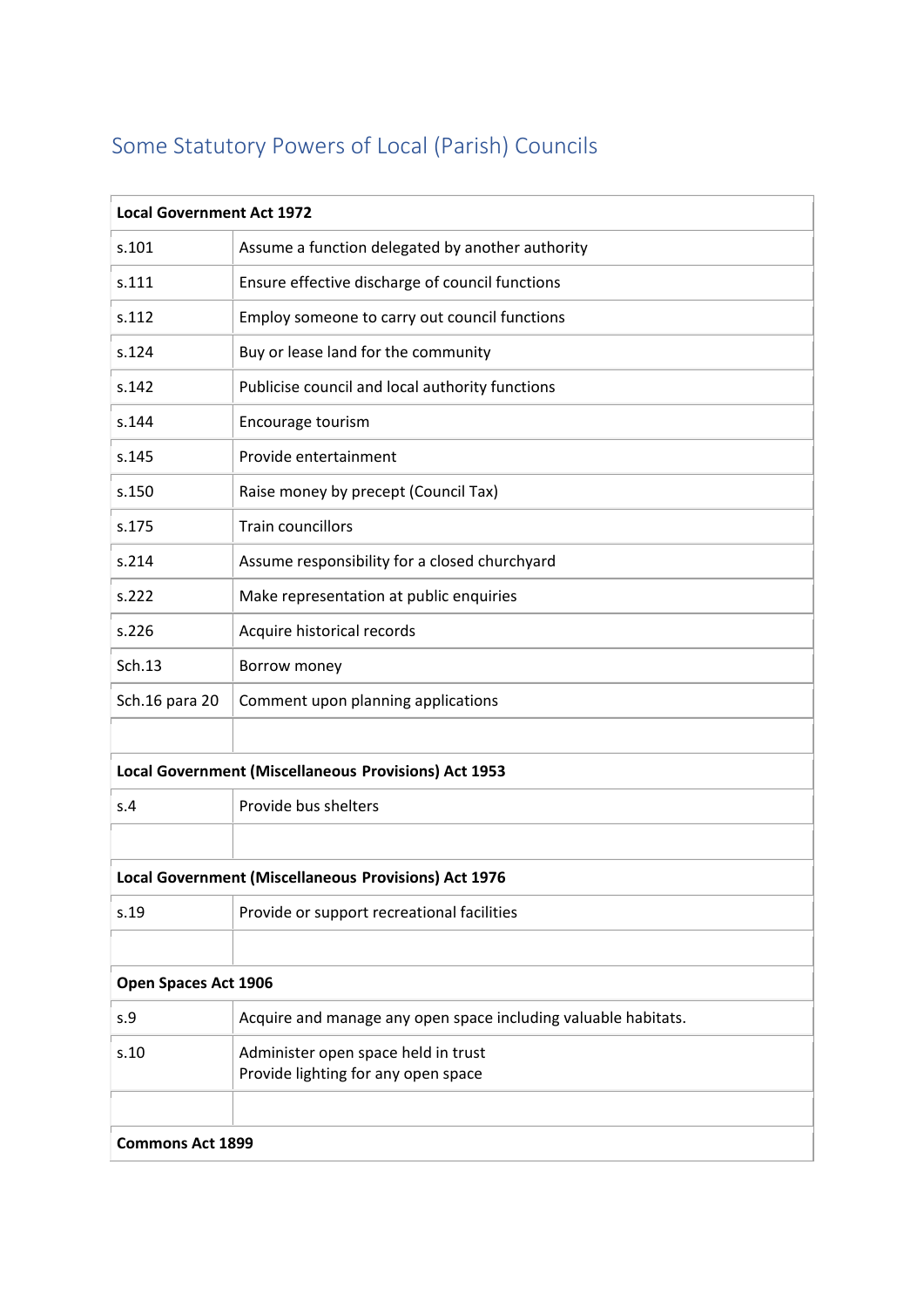| s.5                                                 | Manage common land                                                                                                                                |  |
|-----------------------------------------------------|---------------------------------------------------------------------------------------------------------------------------------------------------|--|
|                                                     |                                                                                                                                                   |  |
| <b>Public Health Act 1875</b>                       |                                                                                                                                                   |  |
| s.164<br>(see also LGA,<br>1972 sch.<br>14 para 27) | Acquire and manage land for a village green<br>Provide parks, pleasure grounds, public walks<br>Make bylaws to prevent dog fouling or to ban dogs |  |
| <b>Public Health Act 1961</b>                       |                                                                                                                                                   |  |
| s.54                                                | Provide a boating lake                                                                                                                            |  |
|                                                     |                                                                                                                                                   |  |
| <b>Public Health Act 1936</b>                       |                                                                                                                                                   |  |
| s.87                                                | Maintain public toilets                                                                                                                           |  |
| s.125                                               | Use a local water course to obtain water                                                                                                          |  |
| s.260                                               | Maintain a local water course                                                                                                                     |  |
|                                                     |                                                                                                                                                   |  |
| The Countryside Act 1958                            |                                                                                                                                                   |  |
| s.27                                                | Erect signs for a right of way                                                                                                                    |  |
|                                                     |                                                                                                                                                   |  |
| <b>Highways Act 1980</b>                            |                                                                                                                                                   |  |
| s.30                                                | Create a right of way                                                                                                                             |  |
| s.43                                                | Maintain a right of way                                                                                                                           |  |
| s.96                                                | Plant verges with trees shrubs and bulbs (with Highways Authority consent)                                                                        |  |
|                                                     |                                                                                                                                                   |  |
| <b>Road Traffic Regulation Act 1984</b>             |                                                                                                                                                   |  |
| s.57                                                | Take action to relieve traffic congestion<br><b>Provide Parking facilities</b>                                                                    |  |
|                                                     |                                                                                                                                                   |  |
| <b>Parish Councils Act 1957</b>                     |                                                                                                                                                   |  |
| S.1                                                 | Provide roadside seats (with Highways Authority consent)                                                                                          |  |
| s.3 (see also<br><b>LGA 1972</b><br>Sch14, para 34) | Provide lighting for footways and public places                                                                                                   |  |